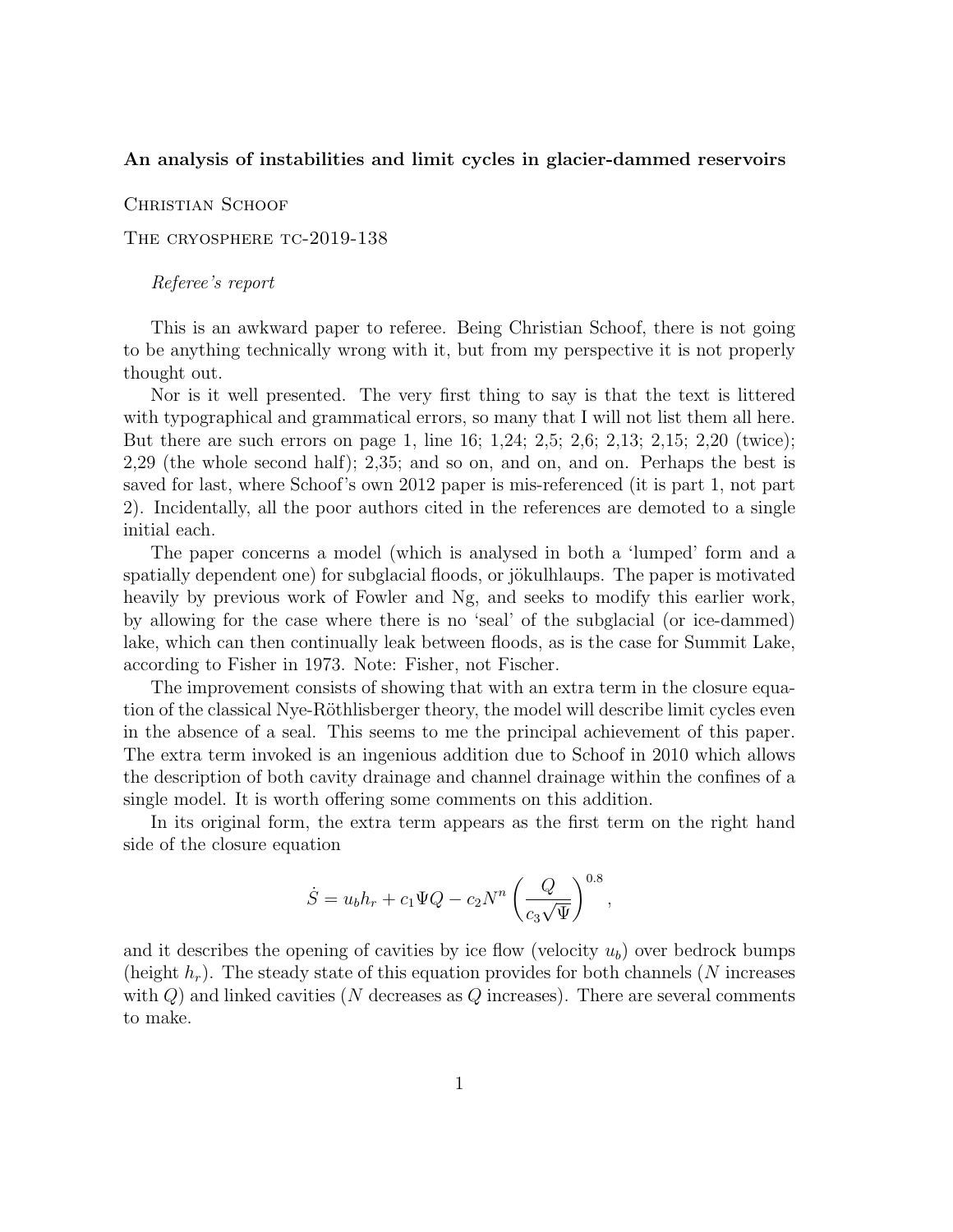- (i) We might suppose in reality that  $u<sub>b</sub>$  will itself depend on N as well as basal shear stress  $\tau_b$ ; might this not then ruin the conclusion? The answer is no, at least for sliding laws of power law type.
- (ii) Second, Schoof's 2010 paper indicates a minimum value of  $N \approx 2.6$  MPa. This seems very high, and particularly seems unable to explain the very low values of N seen in the Siple Coast ice streams, for example. One might say these are sediment-floored, so that the concept of bed roughness is less clear to understand: does this mean one must abandon this theory in that context? The reason I enquire is that it seems to me that the understanding of sub-ice sheet floods is something this theory should aspire to.
- (iii) The boundary condition  $N = 0$  is applied at the glacier snout. This is problematic because the closure equation then predicts S increases indefinitely. In the Schoof 2014 paper this is circumvented by saturating the opening term as  $u_b h_r$  $\sqrt{ }$  $1-\frac{S}{\alpha}$  $S_0$  $\setminus$ , allowing for drowning of roughness at conduit size  $S_0$ ; this allows a steady state to be reached, but one in which  $S > S_0$ , which makes no physical sense.

In fact, the issue with the boundary condition is that the outlet flow must become open to the atmosphere at some unknown point upstream of the snout, where I think two boundary conditions should be prescribed for  $N$  and  $N_x$ , corresponding to continuity of water pressure and water flux. This may be important in view of figures 8 and 9, for example.

Now we come to the main issue with this paper, which lies in its style. The paper does not know whether it is for glaciologists or applied mathematicians. The message is in fact fairly simple: here is a modification of Nye which allows limit cycles, even in a lumped version, and allows leakage between floods. But the material is drawn out by over-elaborate interpretations and explanations, and veers off into dynamical systems language which is neither helpful or informative. Starting on page 6, there is a rather long-winded stability analysis, which descends by page 8 to undergraduate mathematics. The only explanation can be that this is meant for glaciologists; but my view is that if they want to learn this material they should do so in textbooks, not in a research paper. And in fact, all you need is figure 4.

It goes on: we get undergraduate discussion of Hopf bifurcation, which by page 14 has slowed to the point of somnolence. And on. The section on asymptotic solutions on page 17 is mostly out of place here. What I actually think should happen is that the paper should be rewritten in two versions: a longer mathematical one which goes to a more mathematical journal (but then suitably prunes the more elementary stuff),